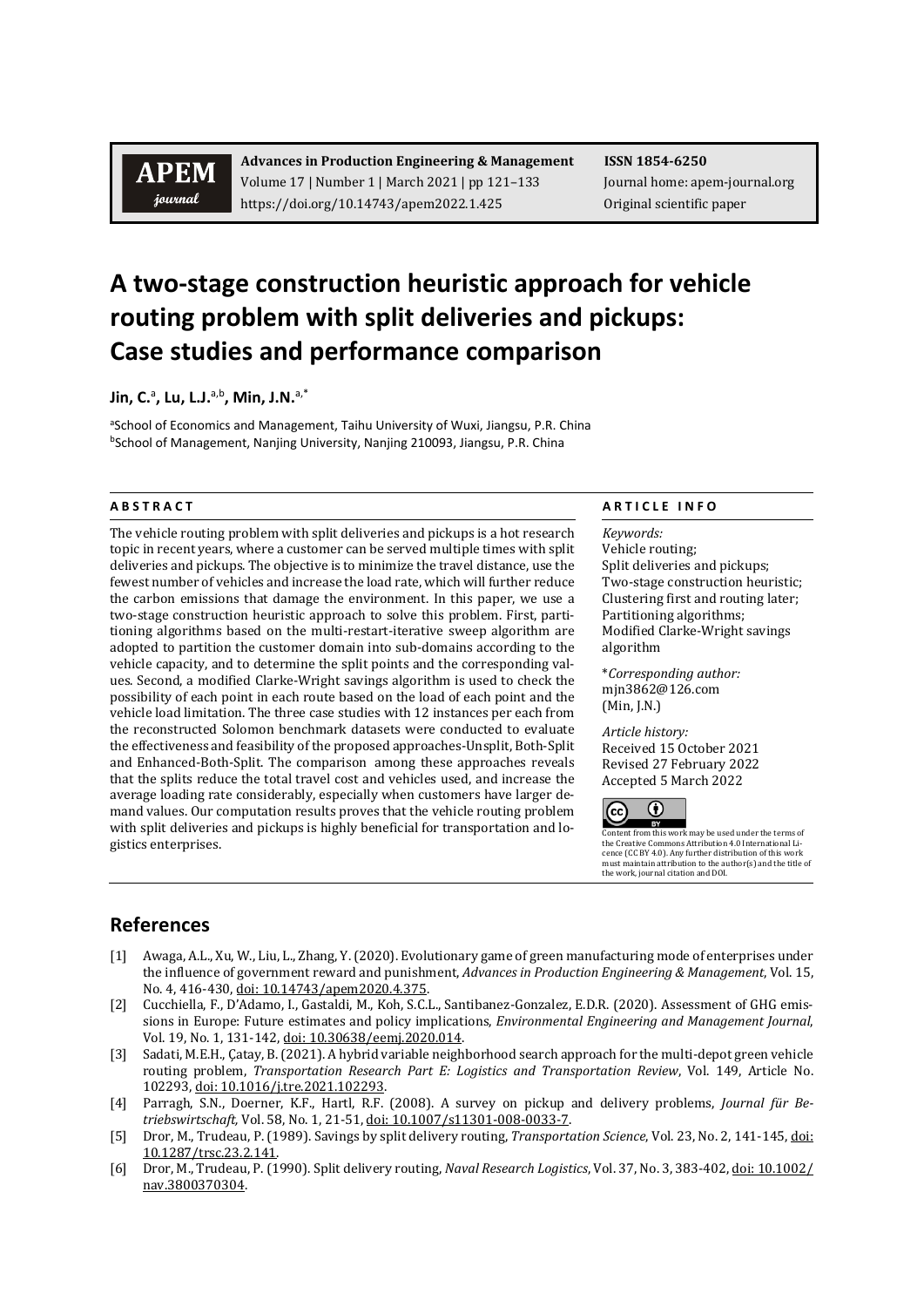- [7] Dror, M., Laporte, G., Trudeau, P. (1994). Vehicle routing with split deliveries, *Discrete Applied Mathematics*, Vol. 50, No. 3, 239-254[, doi: 10.1016/0166-218X\(92\)00172-I.](http://doi.org/10.1016/0166-218X(92)00172-I)
- [8] Nagy, G., Wassan, N.A., Speranza M.G., Archetti, C. (2015). The vehicle routing problem with divisible deliveries and pickups, *Transportation Science*, Vol. 49, No. 2, 271-294[, doi: 10.1287/trsc.2013.0501.](http://doi.org/10.1287/trsc.2013.0501)
- [9] Bektaş, T., Laporte, G. (2011). The pollution-routing problem, *Transportation Research Part B: Methodological,* Vol. 45, No. 8, 1232-1250[, doi: 10.1016/j.trb.2011.02.004.](https://doi.org/10.1016/j.trb.2011.02.004)
- [10] Zhu, X., Zhao, Z., Yan, R. (2020). Low carbon logistics optimization for multi-depot CVRP with backhauls Model and solution, *Tehnički Vjesnik – Technical Gazette,* Vol. 27, No. 5, 1617-1624[, doi: 10.17559/TV-20200809211109.](https://doi.org/10.17559/TV-20200809211109)
- [11] Archetti, C., Savelsbergh, M.W.P., Speranza, M.G. (2006). Worst-case analysis for split delivery vehicle routing problems, *Transportation Science*, Vol. 40, No. 2, 226-234, [doi: 10.1287/trsc.1050.0117.](https://doi.org/10.1287/trsc.1050.0117)
- [12] Archetti, C., Savelsbergh, M.W.P., Speranza, M.G. (2008). To split or not to split: That is the question, *Transportation Research Part E: Logistics and Transportation Review,* Vol. 44, No. 1, 114-123[, doi: 10.1016/j.tre.2006.04.003.](https://doi.org/10.1016/j.tre.2006.04.003)
- [13] Archetti, C., Speranza, M.G. (2008). The split delivery vehicle routing problem: A survey, In: Golden, B., Raghavan, S., Wasil, E. (eds.), *The vehicle routing problem: Latest advances and new challenges,* Springer, Boston, USA, 103- 122, doi: [10.1007/978-0-387-77778-8\\_5.](http://doi.org/10.1007/978-0-387-77778-8_5)
- [14] Archetti, C., Speranza, M.G. (2012). Vehicle routing problems with split deliveries, *International Transactions in Operational Research*, Vol. 19, No. 1-2, 3-22[, doi: 10.1111/j.1475-3995.2011.00811.x.](https://doi.org/10.1111/j.1475-3995.2011.00811.x)
- [15] Archetti, C., Speranza, M.G., Hertz, A. (2006). A tabu search algorithm for the split delivery vehicle routing problem, *Transportation Science*, Vol. 40, No. 1, 64-73[, doi: 10.1287/trsc.1040.0103.](http://doi.org/10.1287/trsc.1040.0103)
- [16] Archetti, C., Speranza, M.G., Savelsbergh, M.W.P. (2008). An optimization-based heuristic for the split delivery vehicle routing problem, *Transportation Science*, Vol. 42, No. 1, 22-31[, doi: 10.1287/trsc.1070.0204.](http://doi.org/10.1287/trsc.1070.0204)
- [17] Belenguer, J.M., Martinez, M.C., Mota, E. (2000). A lower bound for the split delivery vehicle routing problem, *Operations Research*, Vol. 48, No. 5, 801-810[, doi: 10.1287/opre.48.5.801.12407.](http://doi.org/10.1287/opre.48.5.801.12407)
- [18] Wilck IV, J.H., Cavalier, T.M. (2012). A construction heuristic for the split delivery vehicle routing problem, *American Journal of Operations Research*, Vol. 2, No. 2, 153-162[, doi: 10.4236/ajor.2012.22018.](https://doi.org/10.4236/ajor.2012.22018)
- [19] Liu, W., Yang, F., Li, M., Chen, P. (2012). Clustering algorithm for split delivery vehicle routing problem, *Control and Decision*, Vol. 27, No. 4, 535-541[, doi: 10.13195/j.cd.2012.04.57.liuwsh.017.](https://doi.org/10.13195/j.cd.2012.04.57.liuwsh.017)
- [20] Archetti, C., Bianchessi, N., Speranza, M.G. (2015). A branch-price-and-cut algorithm for the commodity constrained split delivery vehicle routing problem, *Computers & Operations Research,* Vol. 64, 1-10, [doi: 10.1016/](https://doi.org/10.1016/j.cor.2015.04.023)  [j.cor.2015.04.023.](https://doi.org/10.1016/j.cor.2015.04.023)
- [21] Ozbaygin, G., Karasan, O., Yaman, H. (2018). New exact solution approaches for the split delivery vehicle routing problem, *EURO Journal on Computational Optimization*, Vol. 6, No. 1, 85-115[, doi: 10.1007/s13675-017-0089-z.](https://doi.org/10.1007/s13675-017-0089-z)
- [22] Min, J., Jin, C., Lu, L. (2018). A three-stage approach for split delivery vehicle routing problem solving, In: *Proceedings of 8th International Conference on Logistics, Informatics and Service Sciences (LISS),* Toronto, Canada, 1-6, [doi:](http://doi.org/10.1109/LISS.2018.8593226)  [10.1109/LISS.2018.8593226.](http://doi.org/10.1109/LISS.2018.8593226)
- [23] Min, J.N., Jin, C., Lu, L.J. (2019). Maximum-minimum distance clustering method for split delivery vehicle routing problem: Case studies and performance comparisons, *Advances in Production Engineering & Management*, Vol. 14, No. 1, 125-135[, doi: 10.14743/apem2019.1.316.](https://doi.org/10.14743/apem2019.1.316)
- [24] Mitra, S. (2005). An algorithm for the generalized vehicle routing problem with backhauling, *Asia-Pacific Journal of Operational Research*, Vol. 22, No. 2, 153-169[, doi: 10.1142/S0217595905000522.](https://doi.org/10.1142/S0217595905000522)
- [25] Mitra, S. (2008). A parallel clustering technique for the vehicle routing problem with split deliveries and pickups, *Journal of the Operational Research Society*, Vol. 59, No. 11, 1532-1546, [doi: 10.1057/palgrave.jors.2602500.](http://doi.org/10.1057/palgrave.jors.2602500)
- [26] Wang, K.F. (2012). *Research of vehicle routing problem with nodes having double demands*, Doctoral dissertation, University of Shanghai for Science and Technology, Shanghai, China.
- [27] Wang, K., Ye, C., Ning, A. (2015). Achieving better solutions for vehicle routing problem involving split deliveries and pickups using a competitive decision algorithm, *Asia-Pacific Journal of Operational Research,* Vol. 32, No. 4, Article No.1550022[, doi: 10.1142/S0217595915500220.](http://doi.org/10.1142/S0217595915500220)
- [28] Yin, C., Bu, L., Gong, H. (2013). Mathematical model and algorithm of split load vehicle routing problem with simultaneous delivery and pickup, *International Journal of Innovative Computing, Information and Control*, Vol. 9, No. 11, 4497-4508.
- [29] Wang, Y., Ma, X.-L., Lao, Y.-T., Yu, H.-Y., Liu, Y. (2014) A two-stage heuristic method for vehicle routing problem with split deliveries and pickups, *Journal of Zhejiang University SCIENCE C*, Vol. 15, No. 3, 200-210[, doi: 10.1631/](http://doi.org/10.1631/jzus.C1300177) [jzus.C1300177.](http://doi.org/10.1631/jzus.C1300177)
- [30] Polat, O. (2017). A parallel variable neighborhood search for the vehicle routing problem with divisible deliveries and pickups, *Computers & Operations Research,* Vol. 85, 71-86, [doi: 10.1016/j.cor.2017.03.009.](http://doi.org/10.1016/j.cor.2017.03.009)
- [31] Qiu, M., Fu, Z., Eglese, R., Tang, Q. (2018). A tabu search algorithm for the vehicle routing problem with discrete split deliveries and pickups, *Computers & Operations Research,* Vol. 100, 102-116, [doi: 10.1016/ j.cor. 2018. 07.](http://doi.org/10.1016/j.cor.2018.07.021)  [021.](http://doi.org/10.1016/j.cor.2018.07.021)
- [32] Min, J., Lu, L., Jin, C. (2022). A two-stage heuristic approach for split vehicle routing problem with deliveries and pickups, In: Shi, X., Bohács, G., Ma, Y., Gong, D., Shang, X. (eds.), *LISS 2021. Lecture Notes in Operations Research,* Springer, Singapore, 479-490, [doi: 10.1007/978-981-16-8656-6\\_43.](https://doi.org/10.1007/978-981-16-8656-6_43)
- [33] Gillett, B.E., Miller, L.R. (1974). A heuristic algorithm for the vehicle-dispatch problem, *Operations Research*, Vol. 22, No. 2, 340-349, [doi: 10.1287/opre.22.2.340.](https://doi.org/10.1287/opre.22.2.340)
- [34] Min, J.N., Jin, C., Lu, L.J. (2019). Split-delivery vehicle routing problems based on a multi-restart improved sweep approach, *International Journal of Simulation Modeling*, Vol. 18, No. 4, 708-719[, doi: 10.2507/IJSIMM8\(4\)CO19.](http://doi.org/10.2507/IJSIMM8(4)CO19)
- [35] Díaz, B.D. VRP Web, from *<http://www.bernabe.dorronsoro.es/vrp/>*, accessed May 12, 2019.
- [36] Zhao, P.X., Luo, W.H., Han, X. (2019). Time-dependent and bi-objective vehicle routing problem with time windows, *Advances in Production Engineering & Management*, Vol. 14, No. 2, 201-212[, doi: 10.14743/apem2019.2.322.](https://doi.org/10.14743/apem2019.2.322)